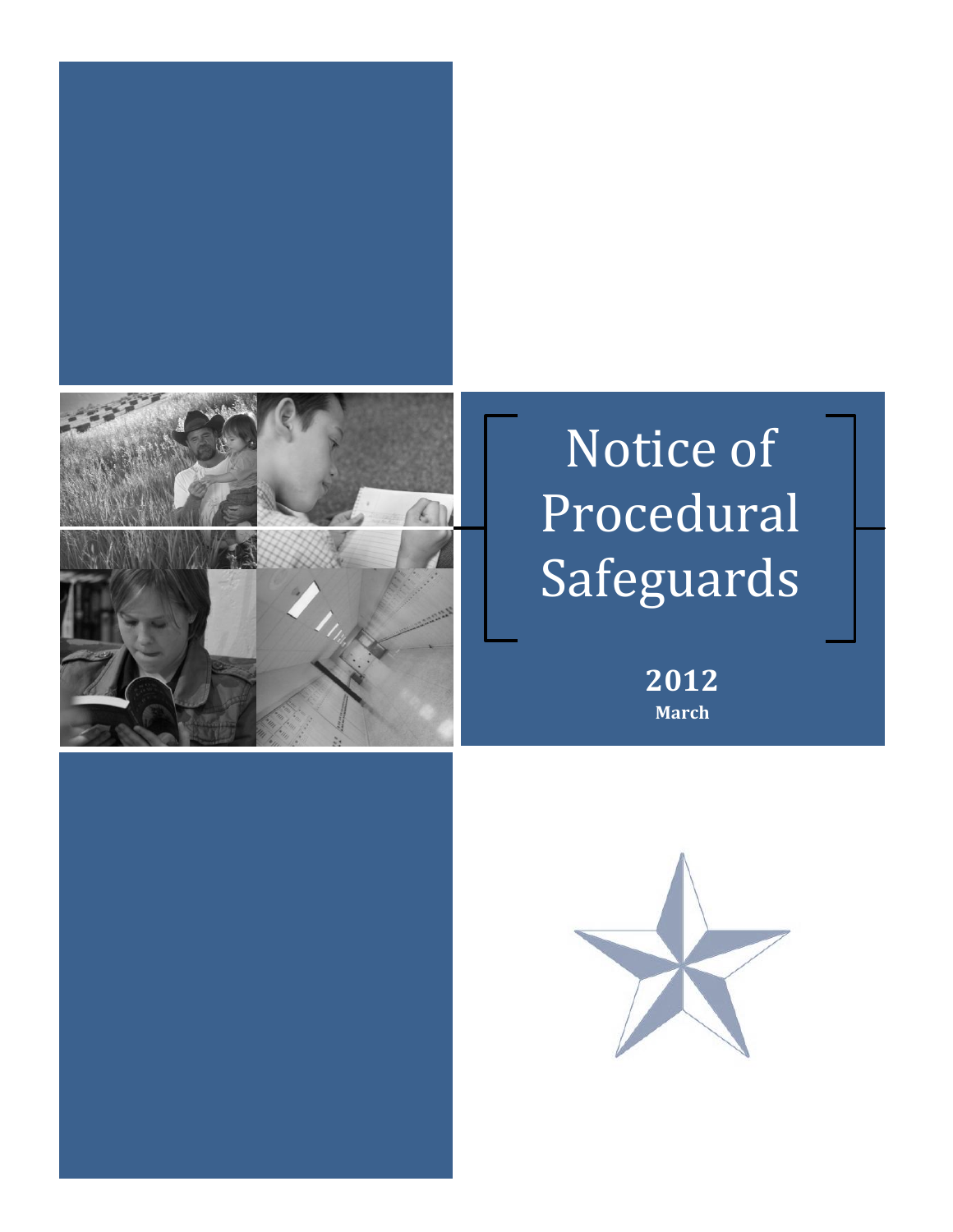## **Notice of Procedural Safeguards** Rights of Parents of Children with Disabilities

The Individuals with Disabilities Education Act (**IDEA**), as amended in 2004, requires schools to provide parents of a child with a disability with a notice containing a full explanation of the procedural safeguards available under the IDEA and its implementing regulations. This document, produced by the Texas Education Agency (**TEA**), is intended to meet this notice requirement and help parents of children with disabilities understand their rights under the IDEA.

#### **Procedural Safeguards in Special Education**

Under the IDEA, the term *parent* means a biological parent, an adoptive parent, a foster parent if allowed by state requirements, a guardian, an individual acting in the place of a biological or adoptive parent (including a grandparent, stepparent, or other relative) with whom the child lives, an individual who is legally responsible for the child's welfare, or a surrogate parent. The term *native language*  when used with someone who has limited English proficiency means the language normally used by that person; when used for people who are deaf or hard of hearing, *native language* is the mode of communication normally used by the person.

The school is required to give you this Notice of Procedural Safeguards only one time a school year, except that the school must give you another copy of the document: upon initial referral or your request for evaluation; upon receipt of the first special education complaint filed with the TEA; upon receipt of the first due process hearing complaint in a school year; when a decision is made to take disciplinary action that constitutes a change of placement; or upon your request.

You and the school make decisions about your child's educational program through an *admission, review, and dismissal* (**ARD**) committee. The ARD committee determines whether your child qualifies for special education and related services. The ARD committee develops, reviews, and revises your child's *individualized educational program*  (**IEP**), and determines your child's educational placement. Additional information regarding the role of the ARD committee and the IDEA is available from your school in a companion document, A Guide to the Admission, Review, and Dismissal Process. You can also locate it at [http://framework.esc18.net/.](http://framework.esc18.net/)

#### **Child Find**

All children with disabilities residing in the state, who are in need of special education and related services, including children with disabilities attending private schools, must be identified, located, and evaluated. This process is called *Child Find*.

### **Prior Written Notice**

You have the right to be given written information about the school's actions relating to your child's special education needs. *Prior written notice* is written notification from the school given to you at least five school days in advance. This prior written notice is intended to provide you with information to help you participate in the decision-making process with regard to your child.

The notice must be written in language understandable to the general public and must be translated into your native language or other mode of communication, unless it clearly is not feasible to do so.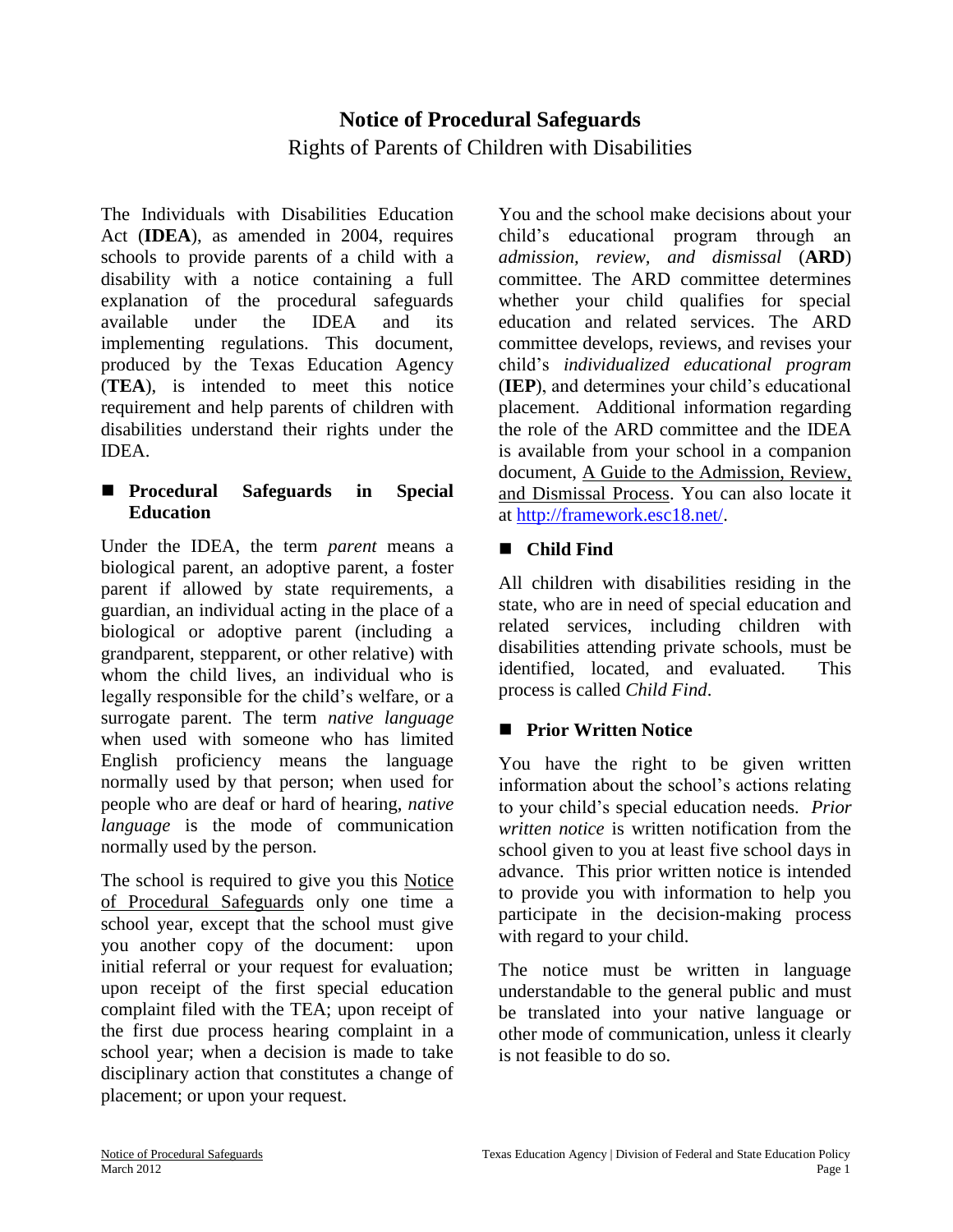If your native language or other mode of communication is not a written language, the school must translate the notice orally or by other means in your native language or other mode of communication so that you understand it. The school must have written evidence that this has been done.

The school must give you prior written notice before it proposes to initiate or change the identification, evaluation, or educational placement of your child or the *free appropriate public education* **(FAPE)**  provided to your child. You also have a right to prior written notice before the school refuses to initiate or change the identification, evaluation, or educational placement of your child or the FAPE provided to your child. The school must provide the prior written notice regardless of whether you agreed to the change or requested the change.

The school must include in the prior written notice: a description of the actions the school proposes or refuses to take; an explanation of why the school is proposing or refusing the action; a description of each evaluation procedure, assessment, record, or report the school used in deciding to propose or refuse the action; a statement that you have protections under the procedural safeguards of the IDEA; an explanation of how to get a copy of this Notice of Procedural Safeguards; contact information for individuals or organizations that can help you in understanding the IDEA; a description of other choices that your child's ARD committee considered and the reasons why those choices were rejected; and a description of other reasons why the school proposes or refuses the action.

If, at any time after the school begins providing special education and related services to your child, you revoke your consent for services, the school must discontinue providing special education and related services to your child. Before

discontinuing services, however, the school must give you prior written notice.

A parent of a child with a disability may elect to receive written notices by electronic mail (e-mail), if the school makes such an option available.

#### ■ Parental Consent

The school must obtain informed consent before it may do certain things. Your *informed consent* means that: you have been given all the information related to the action for which your permission is sought in your native language, or other mode of communication; you understand and agree in writing to the activity for which your permission is sought, and the written consent describes the activity and lists any records that will be released and to whom; and you understand that the granting of your consent is voluntary and may be withdrawn at any time. If you wish to revoke your consent for the continued provision of special education and related services, you must do so in writing. If you give consent and then revoke it, your revocation will not be retroactive.

The school must maintain documentation of reasonable efforts to obtain parental consent for initial evaluations to provide special education and related services for the first time; to complete a reevaluation; and to locate parents of wards of the state for initial evaluations.

The documentation must include a record of a school's attempts to obtain consent, such as detailed telephone records, copies of correspondence and detailed records of visits made to your home or place of employment.

Your consent is not required before the school reviews existing data as part of your child's evaluation or reevaluation or gives your child a test or other evaluation that is given to all children unless parental consent is required for all children.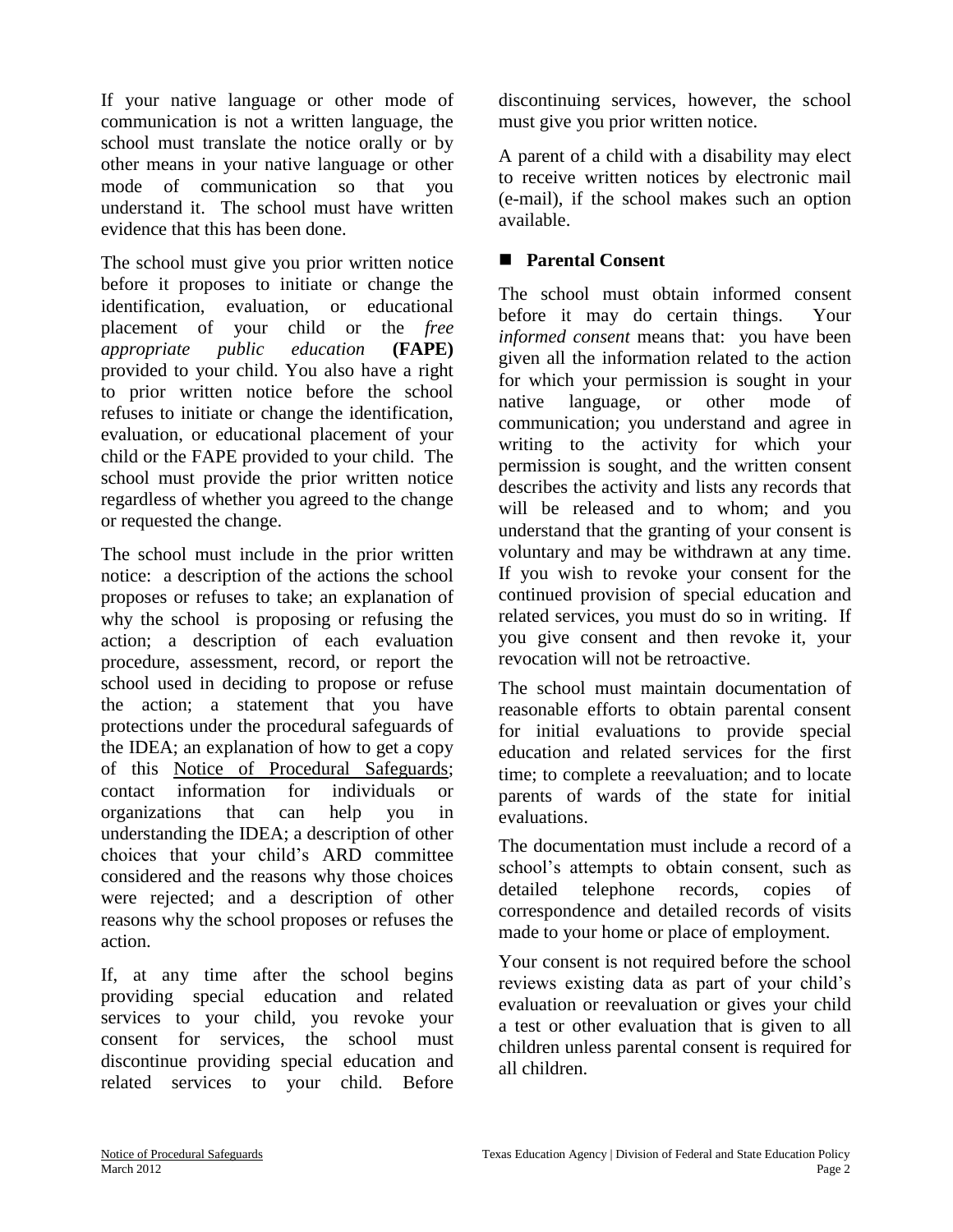The school may not use your refusal to consent to one service or activity to deny you or your child any other service, benefit, or activity.

- **Initial Evaluation**—Before conducting an initial evaluation of your child to determine if your child qualifies as a child with a disability under the IDEA, the school must give you prior written notice of the proposed evaluation and get your informed consent. The school must make reasonable efforts to obtain your consent for an initial evaluation. Your consent for initial evaluation does not mean that you have also given your consent for the school to start providing special education services to your child. If your child is a ward of the state and is not residing with you, the school is not required to obtain your consent if they cannot find you or if your parental rights have been terminated or assigned to someone else by a court order.
- **Initial Services**—The school also needs your informed consent to provide special education services to your child for the first time. If you do not respond to a request to provide your consent for services for the first time, refuse to give your consent, or give your consent and then revoke your consent in writing, the school will not be in violation of the requirement to provide FAPE and is not required to convene an ARD committee meeting or develop an IEP for your child.
- **Reevaluation**—The school must get your consent to reevaluate your child unless it can demonstrate that it took reasonable measures to obtain your consent and you failed to respond.
- **Override Procedures**—If your child is enrolled in the public school and you refuse to give consent for an initial evaluation or a reevaluation, the school may, but is not required to, pursue your child's evaluation or reevaluation by using

the mediation or due process procedures. While a due process hearing officer may order the school to evaluate your child without your consent, a hearing officer may not order that your child be provided special education services without your consent.

If you initially gave consent for your child to receive services and later revoked your consent in writing for the continued provision of services after the school began providing services, the school may not use the mediation process to obtain your agreement or the due process procedures to obtain an order from a hearing officer to continue services.

#### **Independent Educational Evaluation**

If you disagree with an evaluation provided by the school, you have the right to request that your child be evaluated, at public expense, by someone who does not work for the school. *Public expense* means that the school either pays for the full cost of the evaluation or ensures that the evaluation is otherwise provided at no cost to you.An *independent educational evaluation* **(IEE)** is an evaluation conducted by a qualified person who is not employed by the school. When you ask for an IEE, the school must give you information about its evaluation criteria and where to get an IEE.

The school may ask you why you disagree with its evaluation, but the school cannot unreasonably delay or deny the IEE by requiring you to explain your disagreement.

You are entitled to only one IEE at public expense each time the school conducts an evaluation with which you disagree. If you ask the school to pay for an IEE, the school must either pay for it or request a due process hearing without unnecessary delay to show that its evaluation is appropriate.

**IEE Criteria**—If an IEE is at public expense, the criteria under which the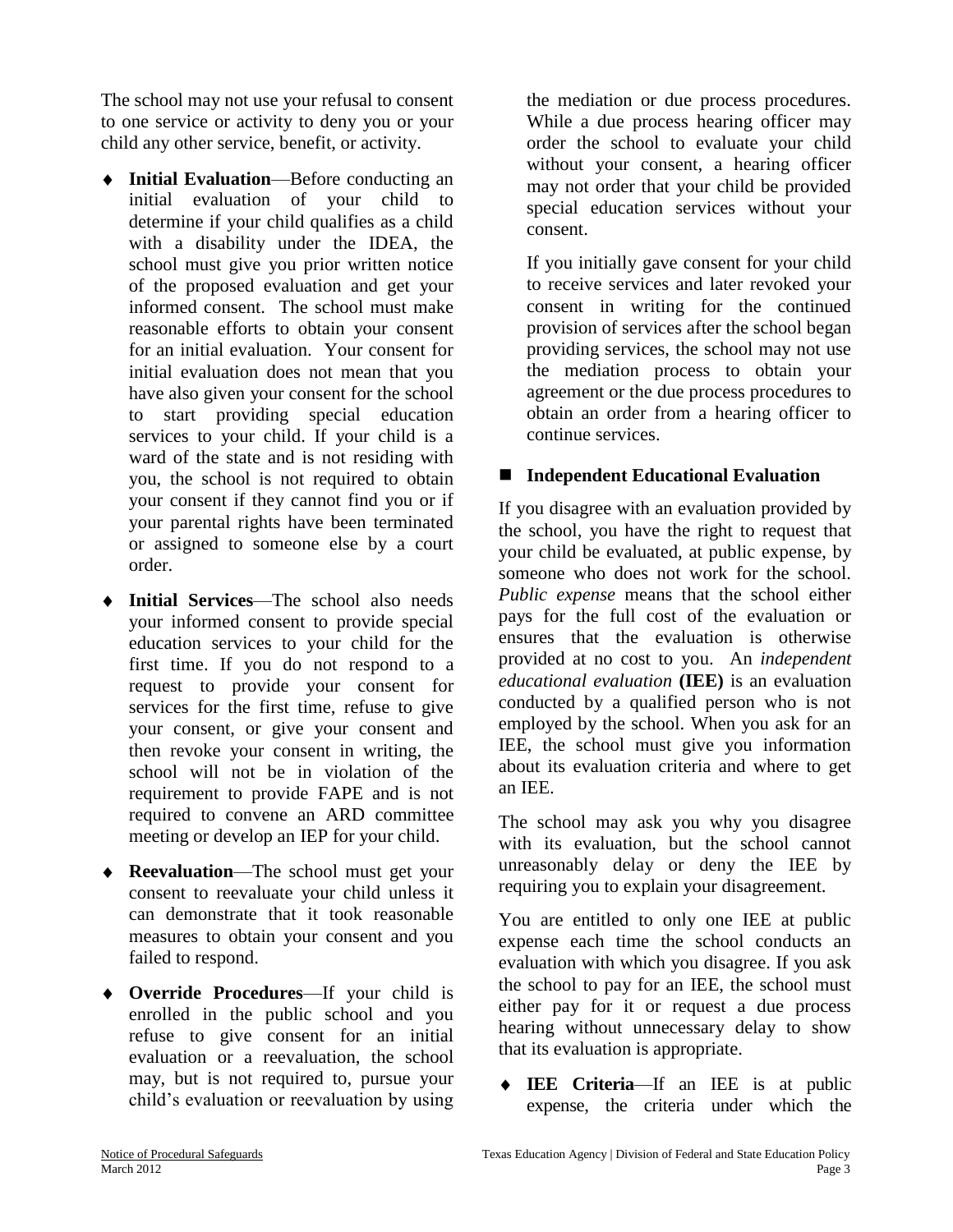evaluation is obtained, including the location of the evaluation and the qualifications of the examiner, must be the same as the criteria that the school uses when it initiates an evaluation (to the extent those criteria are consistent with your right to an IEE). Except for the criteria described above, a school may not impose conditions or timelines related to obtaining an IEE at public expense.

- **Hearing Officer Determination**—If the school requests a due process hearing and a hearing officer determines that the school's evaluation is appropriate or that the IEE you obtained does not meet the school's IEE criteria, the school does not have to pay for the IEE.
- **IEE at Private Expense**—You always have the right to get an IEE at your own expense. No matter who pays for it, the school must consider the IEE in any decision about providing FAPE to your child if the IEE meets the school's criteria. You may also present an IEE as evidence in a due process hearing.
- **IEE Ordered by a Hearing Officer**—If a hearing officer orders an IEE as part of a due process hearing, the school must pay for it.

#### **Discipline Procedures**

If your child violates the school's code of conduct, the school must follow certain discipline procedures if it removes your child from the child's current placement and the removal constitutes a *change in placement (*see **Change of Placement** below) process.

**Removals of 10 School Days or Less at a Time**—If your child violates the school's code of conduct, the school may remove your child from the current placement for 10 school days or less in a school year, just as it does when disciplining children without disabilities. The school is not required to provide educational services

during these short-term removals unless services are provided to children without disabilities. If the school chooses to suspend your child, under state law, the suspension may not exceed three school days.

If your child is removed from his or her current placement for more than a total of 10 school days in a school year, your child has additional rights. If the removal is not a change of placement *(*see **Change of Placement** below), school personnel, in consultation with at least one of your child's teachers, must determine the extent to which services are needed so as to enable your child to continue to participate in the general education curriculum, although in another setting, and to progress toward meeting the goals set out in the child's IEP.

**Change of Placement—**Your child's placement is changed if the removal is for more than 10 consecutive school days or if a series of shorter removals totaling more than 10 school days forms a pattern. When deciding if there has been a pattern of removals, the school must consider whether the child's behavior is substantially similar to the child's behavior in previous incidents that resulted in the series of removals, and factors such as the length of each removal, the total amount of time the child has been removed, and how close the removals are to one another. Whether a pattern of removals constitutes a change of placement is determined on a case-by-case basis by the school and, if challenged, is subject to review through due process and judicial proceedings.

On the date in which the decision is made to change your child's placement because of a violation of the code of conduct, the school must notify you of that decision and provide you with this Notice of Procedural Safeguards*.* Within 10 school days of any decision to change the placement of your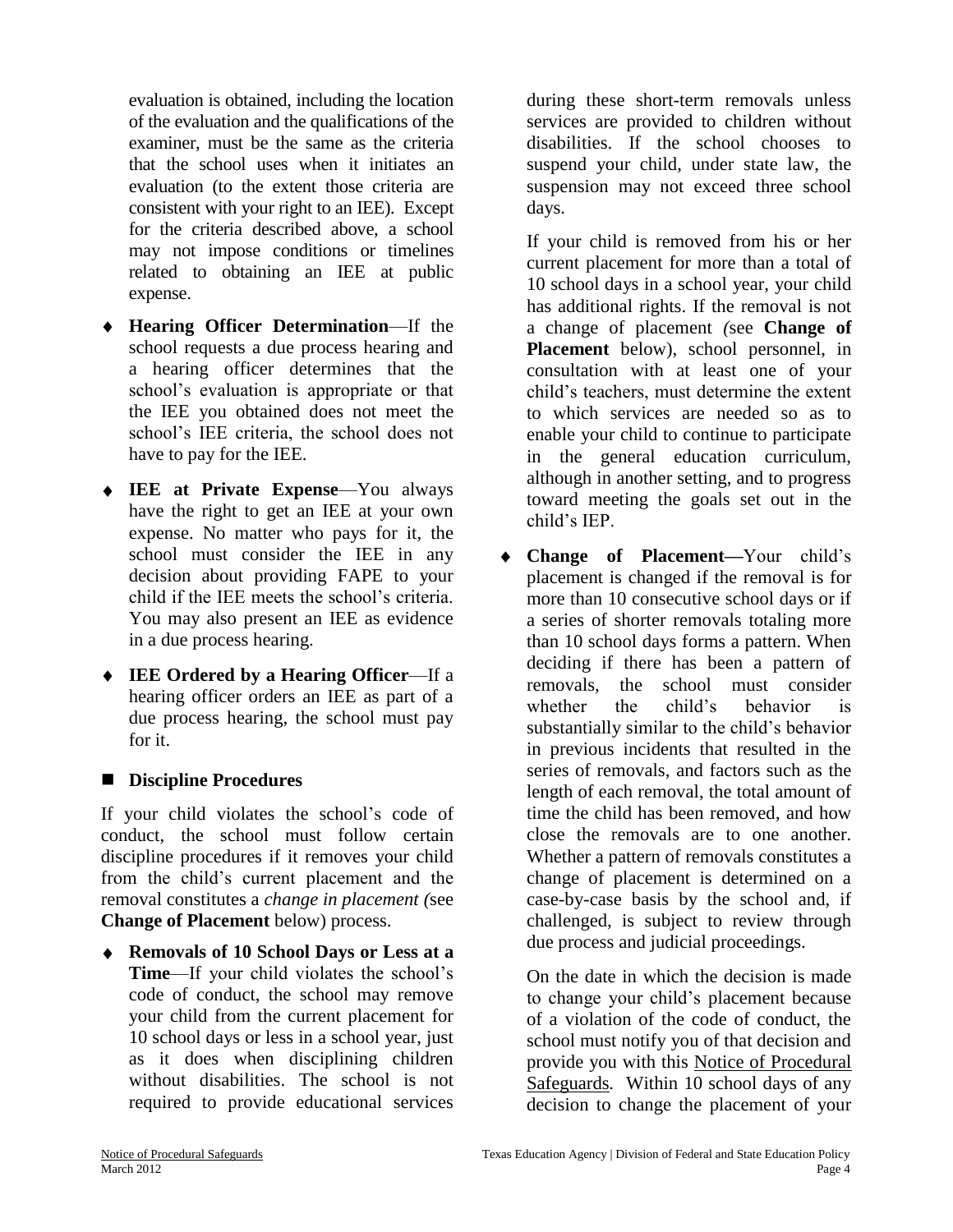child because of a violation of the code of conduct, the school, you, and relevant members of the ARD committee (as determined by you and the school) must conduct a *manifestation determination review* **(MDR).**

When conducting the MDR, the members must review all relevant information in your child's file, including the child's IEP, any teacher observations, and any relevant information provided by you. The members determine if your child's conduct was the direct result of the school's failure to implement your child's IEP or if your child's conduct was caused by or had a direct and substantial relationship to your child's disability. If the members determine that either of these conditions is applicable, then your child's conduct must be considered a manifestation of your child's disability.

- **When Behavior Is a Manifestation**—If your child's conduct is a manifestation of his or her disability, the ARD committee must: conduct a *functional behavioral assessment* **(FBA),** unless it conducted one before the behavior that resulted in the change of placement occurred, and implement a *behavioral intervention plan* **(BIP)** for your child. Where a BIP has already been developed, the ARD committee must review the BIP and modify it as necessary to address the behavior. If your child's conduct was the direct result of the school's failure to implement your child's IEP, the school must take immediate steps to remedy those deficiencies. Finally, except in the special circumstances described below, the ARD committee must return your child to the placement from which your child was removed, unless you and the school agree to a change of placement as part of the modification of the BIP.
- **Special Circumstances**—The school may remove your child to an *interim alternative*

*educational setting* **(IAES)** for not more than 45 school days without regard to whether the behavior is determined to be a manifestation of your child's disability if your child: carries a weapon to or possesses a weapon at school, on school premises, or to or at a school function; knowingly possesses or uses illegal drugs, or sells or solicits the sale of a controlled substance, while at school, on school premises, or at a school function; or has inflicted serious bodily injury upon another person while at school, on school premises, or at a school function.

- **When Your Child's Behavior Is Not a Manifestation**—When your child's behavior is not a manifestation of your child's disability, then your child can be disciplined in the same manner and for the same duration as non-disabled children except that your child must continue to receive FAPE.
- **Alternative Setting**—If your child is removed from his or her current educational placement either because of special circumstances or because the behavior is not a manifestation of your child's disability, the IAES must be determined by your child's ARD committee. In Texas, one type of IAES may be a disciplinary alternative education program**.** Your child will continue to receive educational services as necessary to receive FAPE. The services must enable him or her to continue to participate in the general education curriculum, although in another setting, and to progress toward meeting the goals set out in the IEP. Your child must receive, as appropriate, an FBA, behavioral intervention services, and modifications that are designed to address the behavior so that it does not recur.
- **Expedited Due Process Hearing**—If you disagree with any decision regarding disciplinary placement or manifestation determination, you have the right to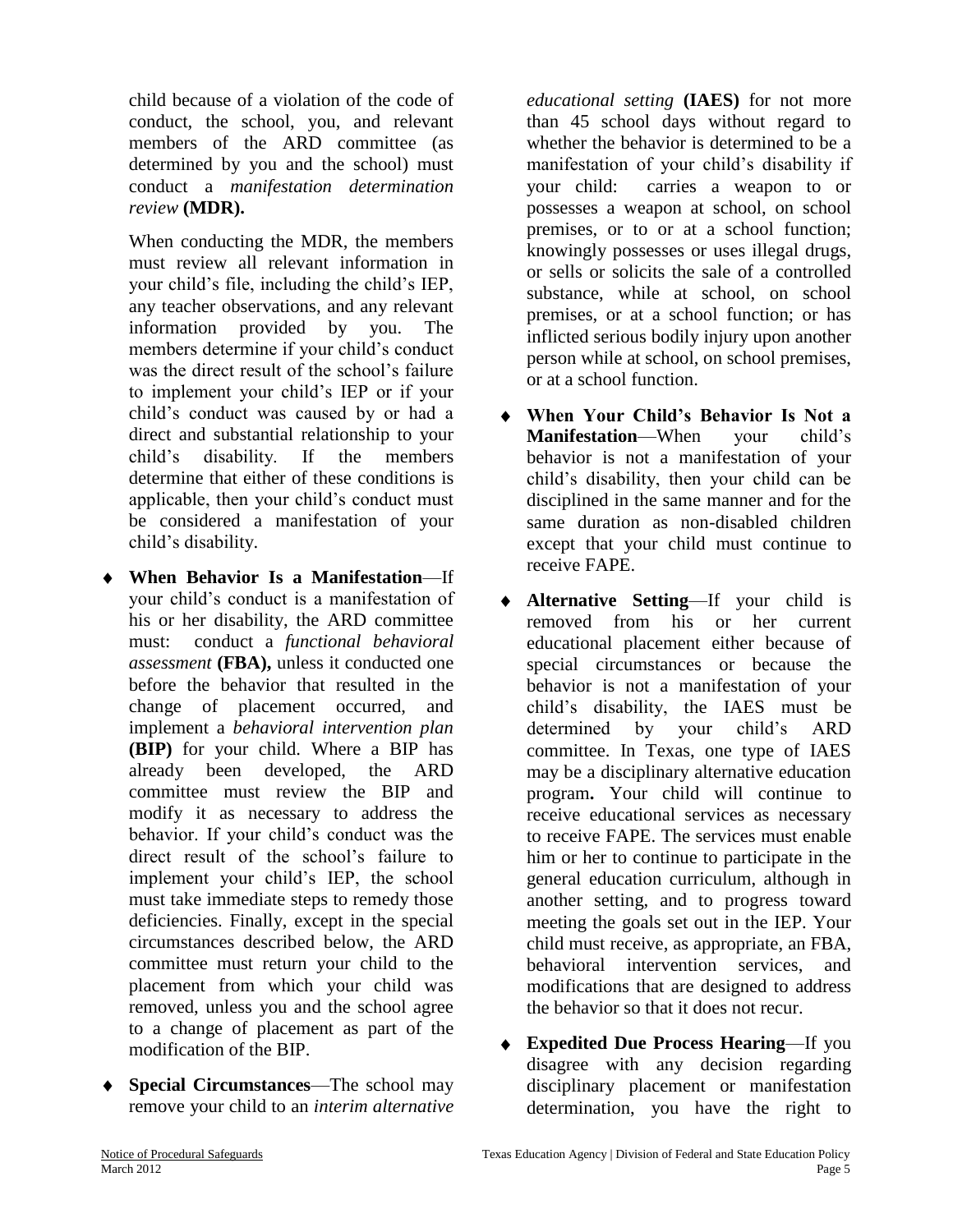request an expedited due process hearing. Additionally, if the school believes that maintaining your child in his or her current placement is substantially likely to result in injury to your child or to others, the school may request an expedited due process hearing. The hearing must occur within 20 school days of the date the hearing is requested. The hearing officer must make a determination within 10 school days after the hearing. Unless you and the school agree otherwise, your child must remain in an IAES until the hearing officer makes a determination or until the school's IAES placement expires, whichever occurs first. Remaining in a current setting is commonly referred to as *stay-put.* 

When the school requests an expedited due process hearing, the hearing officer may order continued placement in an appropriate IAES for not more than 45 school days if maintaining your child's IEP placement is substantially likely to result in injury to your child or others. The hearing officer may order the IAES placement even if your child's behaviors are a manifestation of his or her disability. Alternatively, the hearing officer may decide to return your child to the placement from which he or she was removed.

**Protection for Children Not Yet Determined Eligible for Special Education**—If the school had knowledge that your child was a child with a disability before the behavior that resulted in the disciplinary action, then your child has all the rights and protections that a child with a disability would have under the IDEA. A school is considered to have prior knowledge if: you expressed concerns in writing to an administrator or teacher that the child is in need of special education and related services; you requested an evaluation of the child in accordance with the IDEA; or a teacher of the child or other school personnel expressed specific concerns about a pattern of behavior

demonstrated by the child directly to the special education director or other supervisory personnel.

A school is considered not to have prior knowledge if: you have refused to consent to an IDEA evaluation; you have refused IDEA services with regard to your child; or your child has been evaluated and determined not to be eligible for special education services.

If you initially gave your consent for services and then later revoked your consent in writing for the continued provision of services after the school began providing services, you have refused IDEA services, and your child may be subjected to the disciplinary measures applied to children without disabilities and is not entitled to IDEA protections.

If you request an initial evaluation of your child during the time period in which your child is subjected to disciplinary measures, the evaluation must be conducted in an expedited manner. Until the evaluation is completed, your child remains in the educational placement determined by school authorities, which can include suspension or expulsion without educational services.

**Referral to and Action by Law Enforcement and Judicial Authorities**— The IDEA does not prohibit a school from reporting a crime committed by a child with a disability to appropriate authorities or prevent state law enforcement and judicial authorities from exercising their responsibilities with regard to the application of federal and state law to crimes committed by a child with a disability. If a school reports a crime committed by a child with a disability, the school must ensure that copies of the child's special education and disciplinary records are transmitted for consideration by the authorities to whom the school reports the crime; however, these records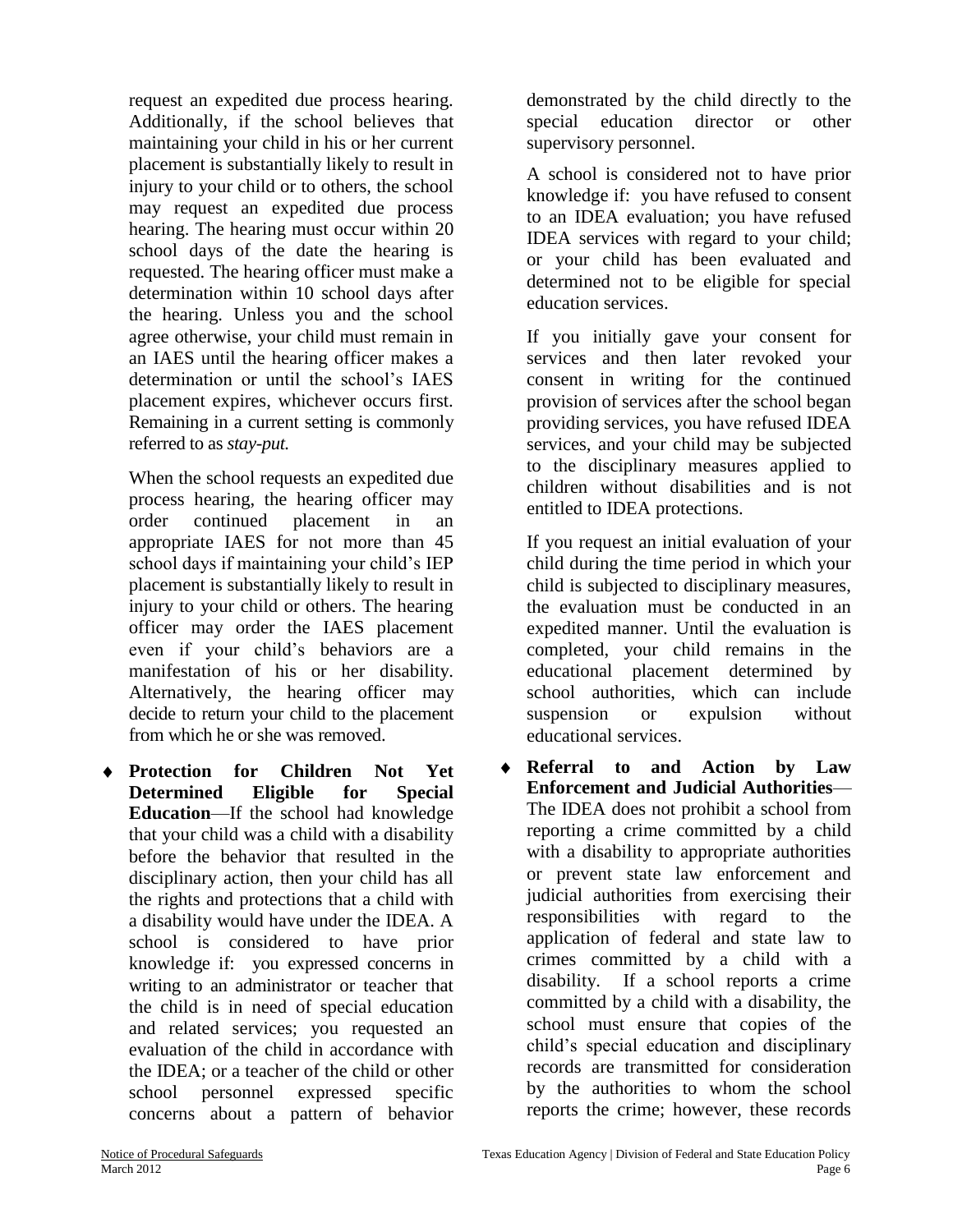may be transmitted only to the extent permitted by the *Family Educational Rights and Privacy Act* (**FERPA**).

#### **Educational Records**

**Notice to Parents**—The TEA must give notice that is adequate to fully inform parents about confidentiality of personally identifiable information, including: description of the extent to which the notice is given in the native languages of the various population groups in the state; a description of the children on whom personally identifiable information is maintained, the types of information sought, the methods the state intends to use in gathering the information, including the sources from whom information is gathered, and the uses to be made of the information; a summary of the policies and procedures that participating agencies must follow regarding storage, disclosure to third parties, retention, and destruction of personally identifiable information; and a description of all of the rights of parents and children regarding this information, including the rights under FERPA and its implementing regulations in 34 Code of Federal Regulations (**CFR**) Part 99.

*Personally identifiable information* includes: your child's name, your name as a parent, or the name of another family member; your address; a personal identifier (like social security number); or a list of characteristics that would make it possible to identify your child with reasonable certainty.

Before any major Child Find activity, the notice must be published or announced in newspapers or other media, or both, with circulation adequate to notify parents throughout the state of the activity to locate, identify, and evaluate children in need of special education and related services.

**Safeguards and Destruction**—The school  $\ddot{\bullet}$ must protect the confidentiality of your child's records at collection, storage, disclosure, and destruction stages. *Education records* means the type of records covered under the definition of education records in 34 CFR Part 99.

The school must inform you when information in your child's records is no longer needed to provide educational services to your child. The information must be destroyed at your request except for name, address, phone number, grades, attendance record, classes attended, grade level completed, and year completed. *Destruction* means physical destruction or removal of personal identifiers from information so that the information is no longer personally identifiable.

- $\bullet$ **Types and Locations**—You have the right to request and obtain a list of the types and locations of education records collected, maintained, or used by the school.
- **Access and Timelines**—You have the  $\blacktriangle$ right to review your child's entire education record including the parts that are related to special education. The school may presume that you have authority to inspect and review records relating to your child unless advised that you do not have the authority under applicable state law governing such matters as guardianship, separation, and divorce. You can also give permission for someone else to review your child's record. When you ask to review the records, the school must make them available without unnecessary delay and before any ARD committee meeting or any due process hearing or resolution session, and in no case more than 45 calendar days after the date of the request.
- **Information on More than One Child** If any education record includes information on more than one child, you have the right to inspect and review only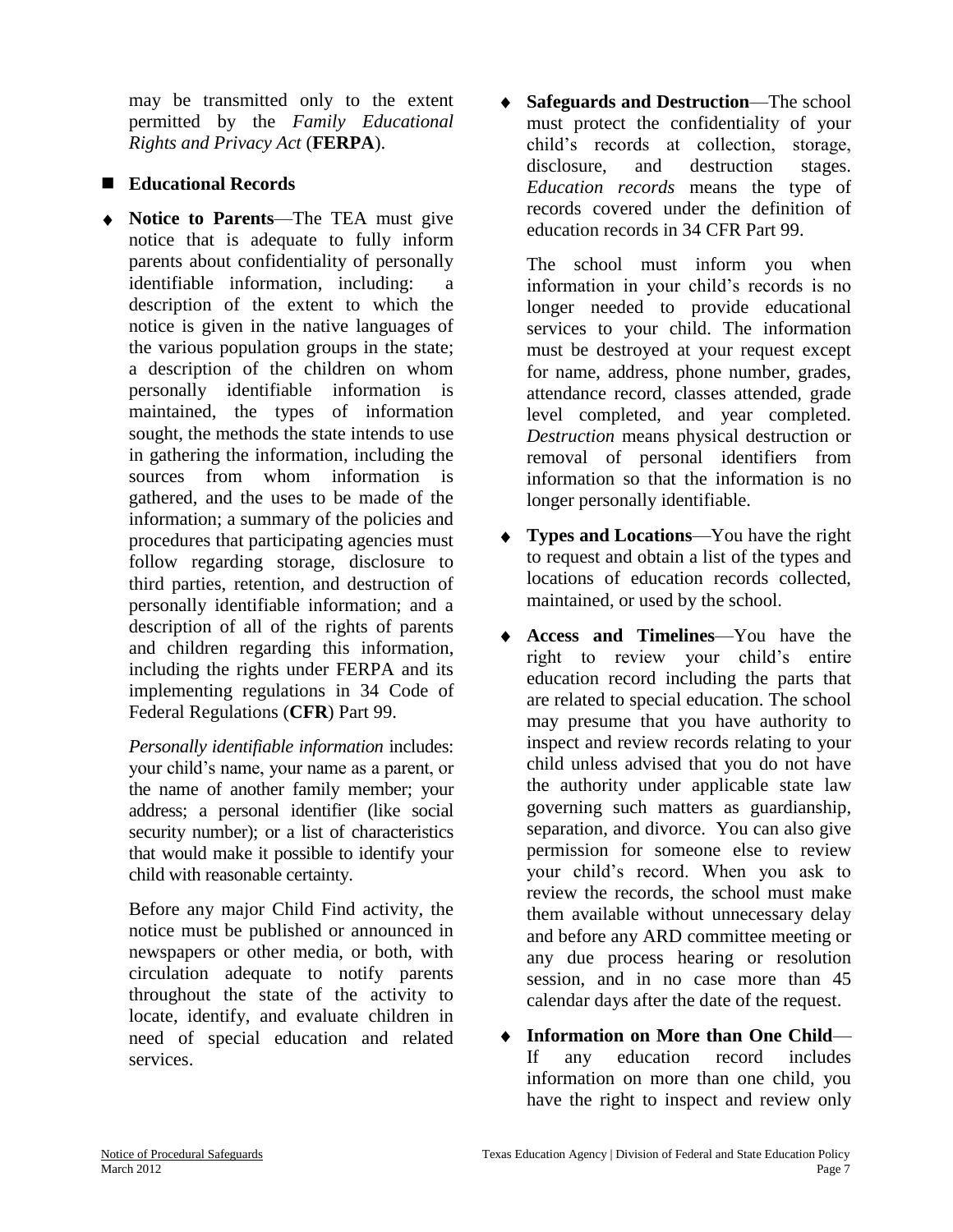the information relating to your child, or to be informed of that specific information.

- **Clarification, Copies, and Fees**—If you ask, the school must explain and interpret the records, within reason. The school must make you copies if that is the only way you will be able to inspect and review the records. The school may not charge a fee to search for or to retrieve any education record about your child. However, it may charge a fee for copying, if the fee does not keep you from being able to inspect and review the records.
- **Access by Others**—FERPA permits certain individuals, including school officials, to see your child's records without your consent. Otherwise, your consent must be obtained before personally identifiable information is disclosed to other individuals.

Your consent, or the consent of an eligible child who has reached the age of majority under state law, must be obtained before personally identifiable information is released to officials of participating agencies providing or paying for transition services. If your child is attending, or is going to attend, a private school that is not located in the same school district where you reside, your consent must be obtained before any personally identifiable information about your child is released between officials in the school district where the private school is located and officials in the school district where you reside.

The school must keep a log of everyone (except for you and authorized school officials) who reviews your child's special education records, unless you provided consent for the disclosure. This log must include the name of the person, the date access was given, and the purpose for which the person is authorized to use the records.

One official at the school must assume responsibility for ensuring the confidentiality of any personally identifiable information. All persons collecting or using personally identifiable information must receive training or instruction regarding the state's policies and procedures regarding confidentiality under the IDEA and FERPA. Each school must maintain, for public inspection, a current listing of the names and positions of those employees within the school who may have access to personally identifiable information.

 $\bullet$ **Amending Records**—If you believe that your child's education records are inaccurate, misleading, or violate your child's rights, you may ask the school to amend the information. Within a reasonable time the school must decide whether to amend the information. If the school refuses to amend the information as requested, it must inform you of the refusal and of your right to a hearing to challenge the information in the records. This type of hearing is a local hearing under FERPA and is not an IDEA due process hearing held before an impartial hearing officer.

If, as a result of the hearing, the school decides that the information is inaccurate, misleading, or otherwise in violation of the privacy or other rights of your child, it must change the information and inform you in writing. If, as a result of the hearing, the school decides that the information is not inaccurate, misleading, or otherwise in violation of the privacy or other rights of your child, you must be informed of your right to place a statement commenting on the information in your child's records for as long as the record or contested portion is maintained by the school.

If you revoke your consent in writing for your child's receipt of special education and related services after the school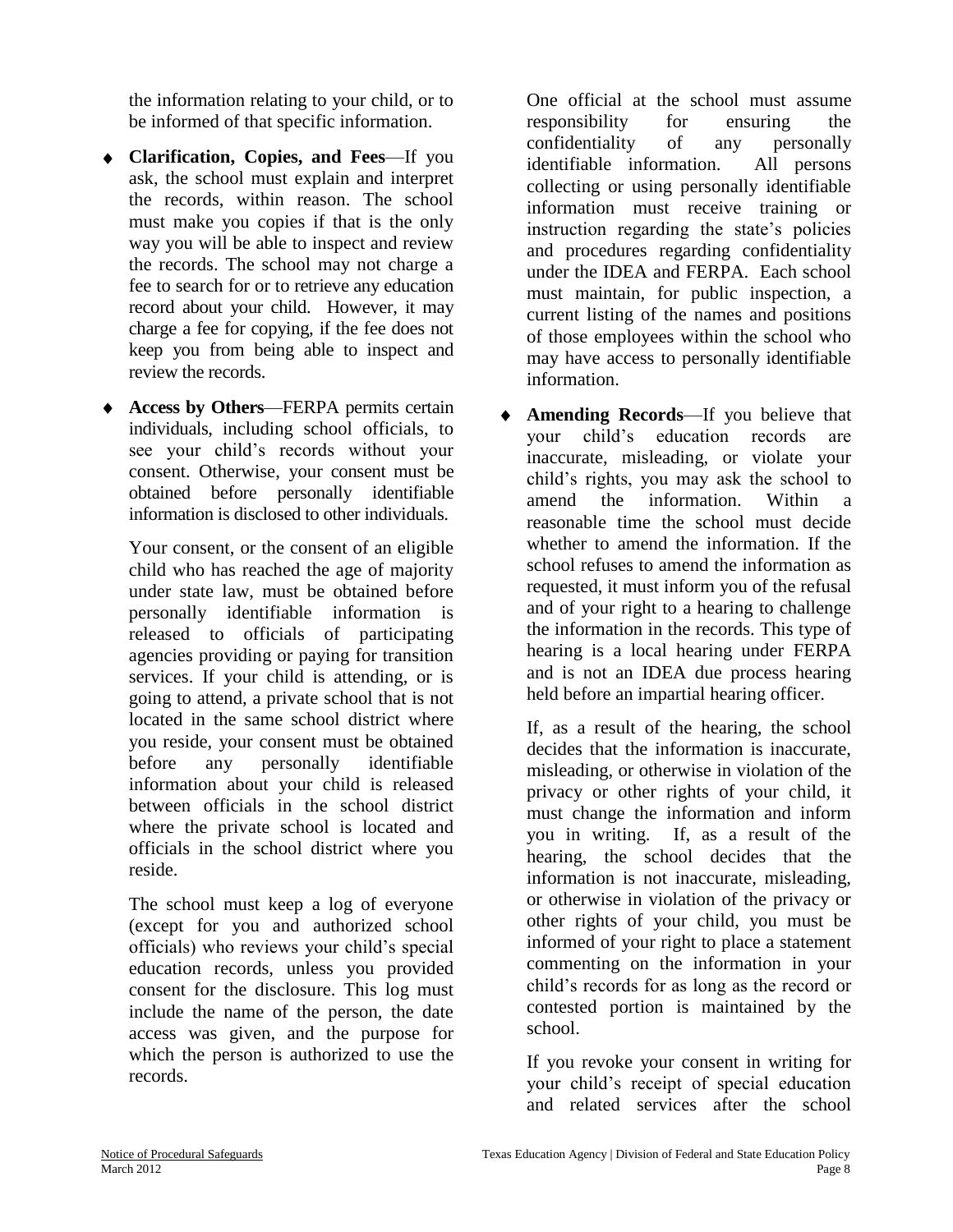initially provided services to your child, the school is not required to amend your child's education records to remove any references to your child's previous receipt of special education services. However, you still have the right to ask the school to amend your child's records if you believe the records are inaccurate, misleading, or violate your child's rights.

#### **Voluntary Private School Placements by Parents**

You have specific rights when you voluntarily place your child in a private school. The IDEA does not require a public school to pay for the cost of education, including special education and related services, for your child with a disability at a private school or facility if the public school made FAPE available to your child and you choose to place the child in a private school or facility. However, the public school where the private school is located must include your child in the population whose needs are addressed under the IDEA provisions regarding children who have been placed by their parents in a private school.

#### **Private School Placements by Parents When FAPE is at Issue**

You have specific rights when you place your child in a private school because you disagree with the public school regarding the availability of a program appropriate for your child.

If your child previously received special education and related services under the authority of a public school and you choose to enroll your child in a private preschool, elementary school, or secondary school without the consent of or referral by the public school, a court or a hearing officer may require the public school to reimburse you for the cost of that enrollment if the court or hearing officer finds that the public school had not made FAPE available to your child in a timely

manner prior to that enrollment and that the private placement is appropriate. A hearing officer or court may find your placement to be appropriate, even if the placement does not meet the state standards that apply to education provided by the TEA and schools.

 $\bullet$ **Limitation on Reimbursement**—The cost of reimbursement described in the paragraph above may be reduced or denied if: at the most recent ARD committee meeting that you attended prior to your removal of your child from the public school, you did not inform the ARD committee that you were rejecting the placement proposed by the public school to provide FAPE to your child, including stating your concerns and your intent to enroll your child in a private school at public expense; or at least 10 business days, including any holidays that occur on a business day, prior to your removal of your child from the public school, you did not give written notice to the public school of that information; or, prior to your removal of your child from the public school, the public school provided prior written notice to you of its intent to evaluate your child, including a statement of the purpose of the evaluation that was appropriate and reasonable, but you did not make the child available for the evaluation; or a court finds that your actions were unreasonable.

However, the cost of reimbursement must not be reduced or denied for failure to provide the notice if: the public school prevented you from providing the notice; you had not received notice of your responsibility to provide the notice described above; or compliance with the requirements above would likely result in physical harm to your child. At the discretion of the court or a hearing officer, the cost of reimbursement may not be reduced or denied for your failure to provide the required notice if you are not literate or cannot write in English; or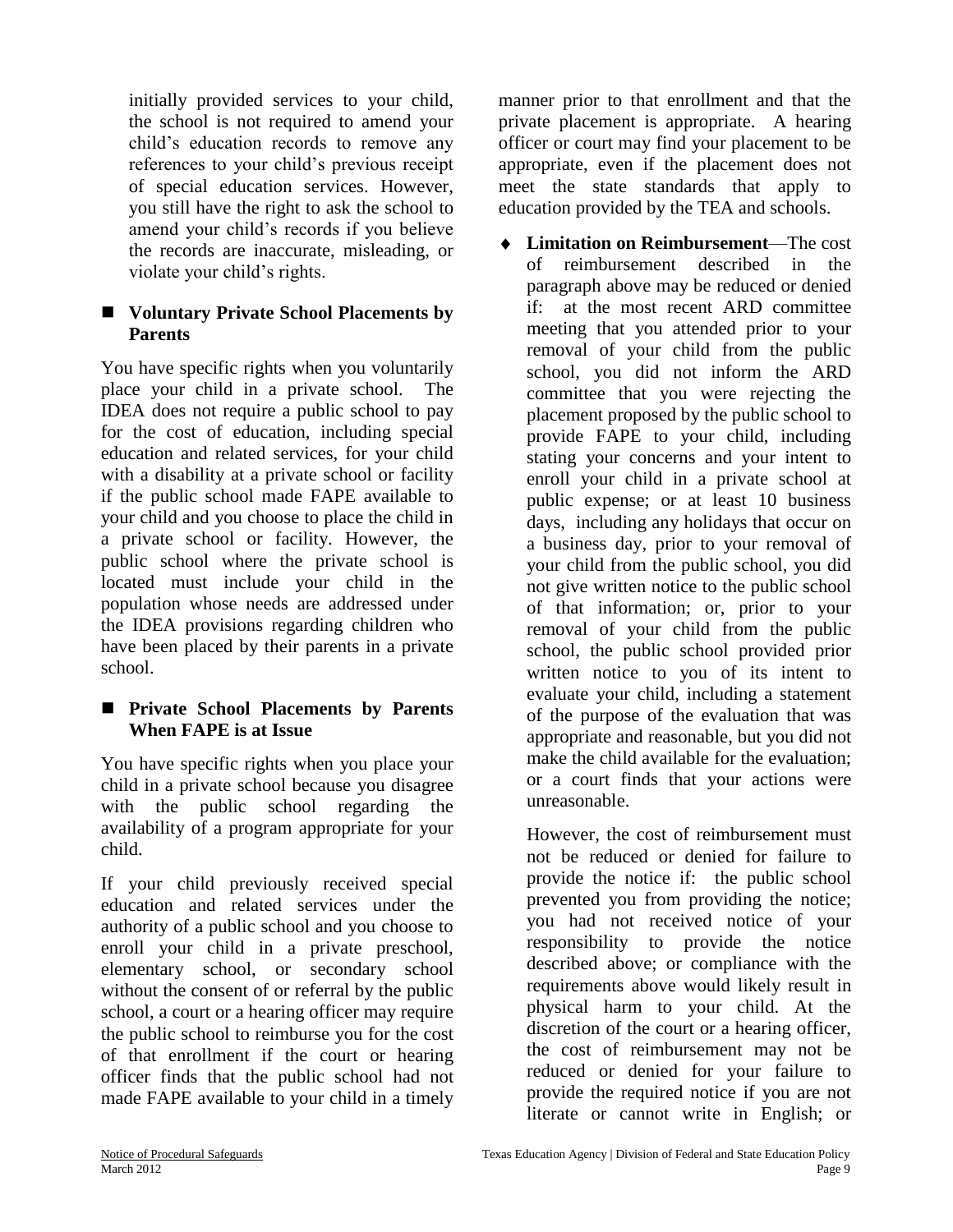compliance with the above requirement would likely result in serious emotional harm to your child.

#### **Transfer of Rights When Your Child Turns 18**

The age of majority under Texas law is age 18. For the majority of children, all of the parental rights discussed in this document will transfer to the child at 18 years of age. Even if parental rights transfer to an adult student and he or she has the right to make educational decisions, you will still be provided with notices of ARD committee meetings and prior written notices. You, however, may not attend meetings unless specifically invited by the adult student or the school.

On or before your child's 17th birthday, the IEP must include a statement that you and your child were informed that the procedural rights under the IDEA will transfer to your child on his or her 18th birthday. The transfer occurs without specific ARD committee action. There are several exceptions and special situations:

- **Court-appointed Guardian for an Adult Student**—If a court has appointed you or another person as the adult student's legal guardian, the rights under IDEA will not transfer to the adult student. The legallyappointed guardian will receive the rights.
- **Incarcerated Adult Student**—If the adult student is incarcerated, all of the IDEA rights will transfer to the adult student at age 18. You will not keep the right to receive prior written notices related to special education.
- **Adult Students before Age of 18**—There are certain conditions described in Chapter 31 of the Texas Family Code that result in a child becoming an adult before age 18. If your child is determined to be an adult under this chapter, the rights under the IDEA will transfer to your child at that time.

#### **Surrogate Parent**

**General Requirements**—The rights explained in this document belong to parents of children with disabilities. If, after reasonable effort, the school cannot identify or find a parent of a child, or the child is a ward of the state, the school must assign a surrogate parent to act in place of the child's parent. The school must also appoint a surrogate parent for an unaccompanied homeless youth, as defined in the McKinney-Vento Homeless Assistance Act. [http://www.ed.gov/policy/speced/guid/spec](http://www.ed.gov/policy/speced/guid/spec-ed-homelessness-q-a.pdf) [-ed-homelessness-q-a.pdf](http://www.ed.gov/policy/speced/guid/spec-ed-homelessness-q-a.pdf)

To be eligible to serve as a surrogate parent under the IDEA, you must not have a personal or professional interest that conflicts with the interest of the child and you must have knowledge and skills that ensure adequate representation of the child. Furthermore, the IDEA regulations prohibit employees of the TEA, the school, or any agency that is involved in the education or care of the child from serving as surrogate parents. Texas special education rules require a surrogate parent to complete an approved surrogate parent training program within 90 calendar days of his or her appointment.

**Foster Parent as Parent or Surrogate Parent**—Foster parents often meet the criteria for serving as a child's parent. If you are a foster parent and you do not yet meet the criteria to serve as a parent, you may be appointed as a surrogate parent if you meet the requirements for serving as a surrogate parent as described above. In fact, the school must give you preferential consideration. If the school decides not to appoint you as a surrogate parent, it must give you written notice within seven calendar days explaining the reasons for its decision and informing you that you may file a complaint with the TEA.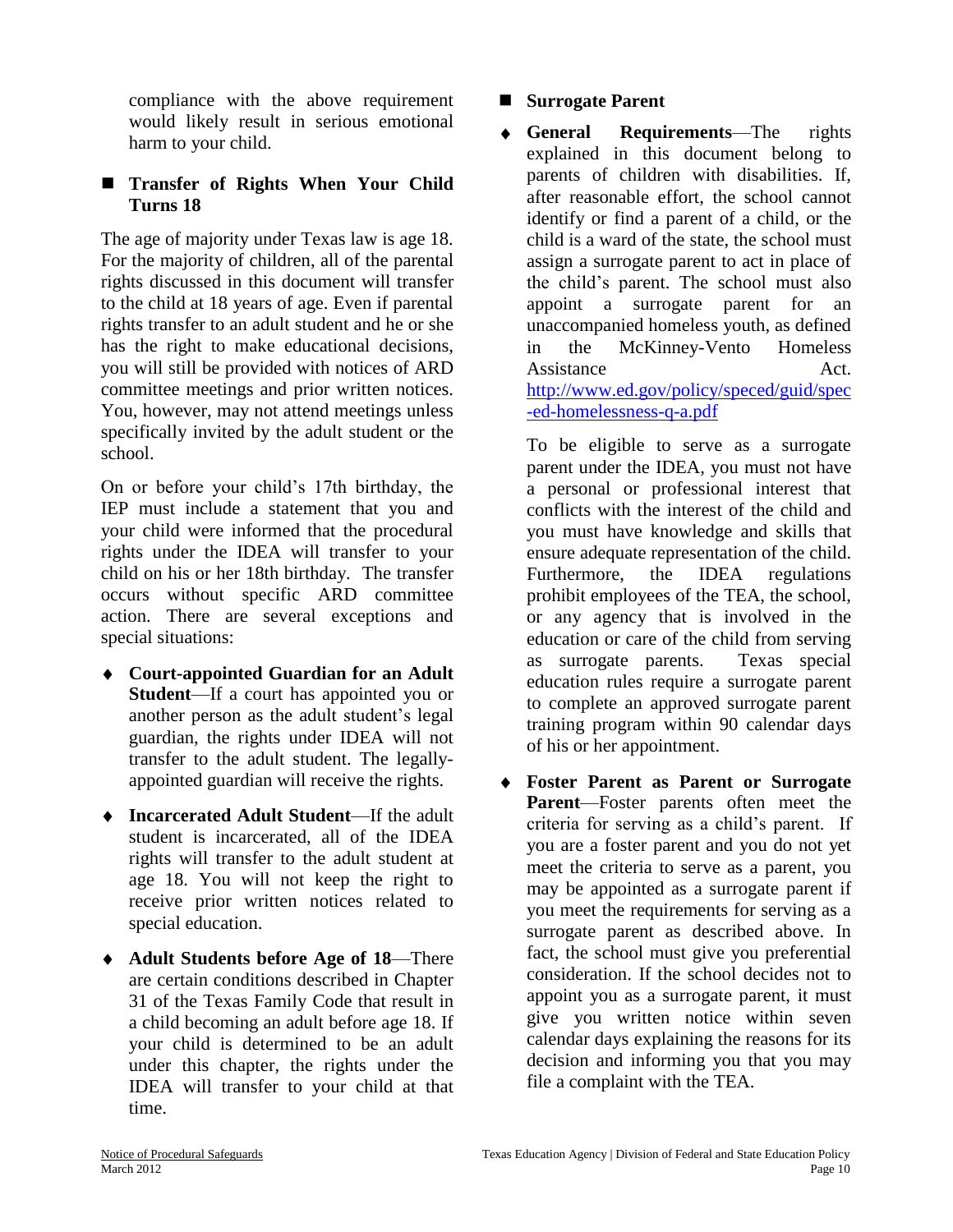#### **Resolving Disagreements**

There may be times when you disagree with the actions taken by the school related to your child's special education services. You are strongly encouraged to work with school personnel to resolve differences as they occur. You may ask the school about what complaint resolution options it offers for parents. The TEA offers three options for resolving special education disagreements: mediation services, the special education complaint resolution process, and the due process hearing program.

**TEA Toll-free Parent Information**  Line—If you need information about special education issues, you may call and leave a message at any time on the TEA's toll-free Parent Information Line, and a TEA staff person will return your call during normal working hours. The telephone number is (800) 252-9668. For individuals who are deaf or hard of hearing, the Text Telephone (**TTY**) number is (512) 475-3540, or you may call the voice number above using Relay Texas at 7-1-1.

#### **TEA Mediation Services**

Mediation is one of the available options used for resolving disagreements about a child's identification, evaluation, educational placement, and FAPE. If both you and the school agree to participate in mediation, the TEA makes the arrangements and pays for the mediation. Mediation may not be used to delay or deny you a due process hearing or any other rights under the IDEA.

The TEA automatically offers mediation services each time a due process hearing is requested. But, you may ask for mediation services any time you and the school have a disagreement about your child's special education program.

The mediators are not employees of the TEA or any school in Texas, and they cannot have any personal or professional interest that

would conflict with their objectivity. The mediators are professionals who are qualified and trained in resolving disputes and who have knowledge of special education laws. The mediator's role is to be objective and not take the side of either party at the mediation. The goal of mediation is to assist you and the school in reaching an agreement that satisfies both of you.

A current list of mediators is available at [http://www.tea.state.tx.us/WorkArea/linkit.asp](http://www.tea.state.tx.us/WorkArea/linkit.aspx?LinkIdentifier=id&ItemID=2147500268&libID=2147500265) [x?LinkIdentifier=id&ItemID=2147500268&li](http://www.tea.state.tx.us/WorkArea/linkit.aspx?LinkIdentifier=id&ItemID=2147500268&libID=2147500265) [bID=2147500265.](http://www.tea.state.tx.us/WorkArea/linkit.aspx?LinkIdentifier=id&ItemID=2147500268&libID=2147500265)

When mediation or a due process hearing is requested, a TEA staff member will contact the parties to explain the mediation services. If you and the school agree to mediate, the two of you can agree to use a specific mediator or a mediator will be randomly assigned. In either case, the mediator will contact you promptly to schedule the mediation session at a place and time convenient to you and the school. You may bring an attorney or someone else to help you in the mediation; but you are not required to do so. You will have to pay for the attorney or advocate if you choose to hire one to help you with the mediation. The discussions that occur during mediation are private and cannot be used as evidence in a future due process hearing or court proceeding.

If you and the school reach agreement, you and the school's authorized representative will sign a written agreement. The agreement is legally-binding and enforceable in a court that has authority under state law to hear this type of case or in a federal district court.

You may find more information about the mediation process on the TEA website at [http://www.tea.state.tx.us/index4.aspx?id=5087.](http://www.tea.state.tx.us/index4.aspx?id=5087)

#### ■ Special Education Complaint Resolution **Process**

Another option for resolving special education disputes is the TEA's special education complaint resolution process. If you believe a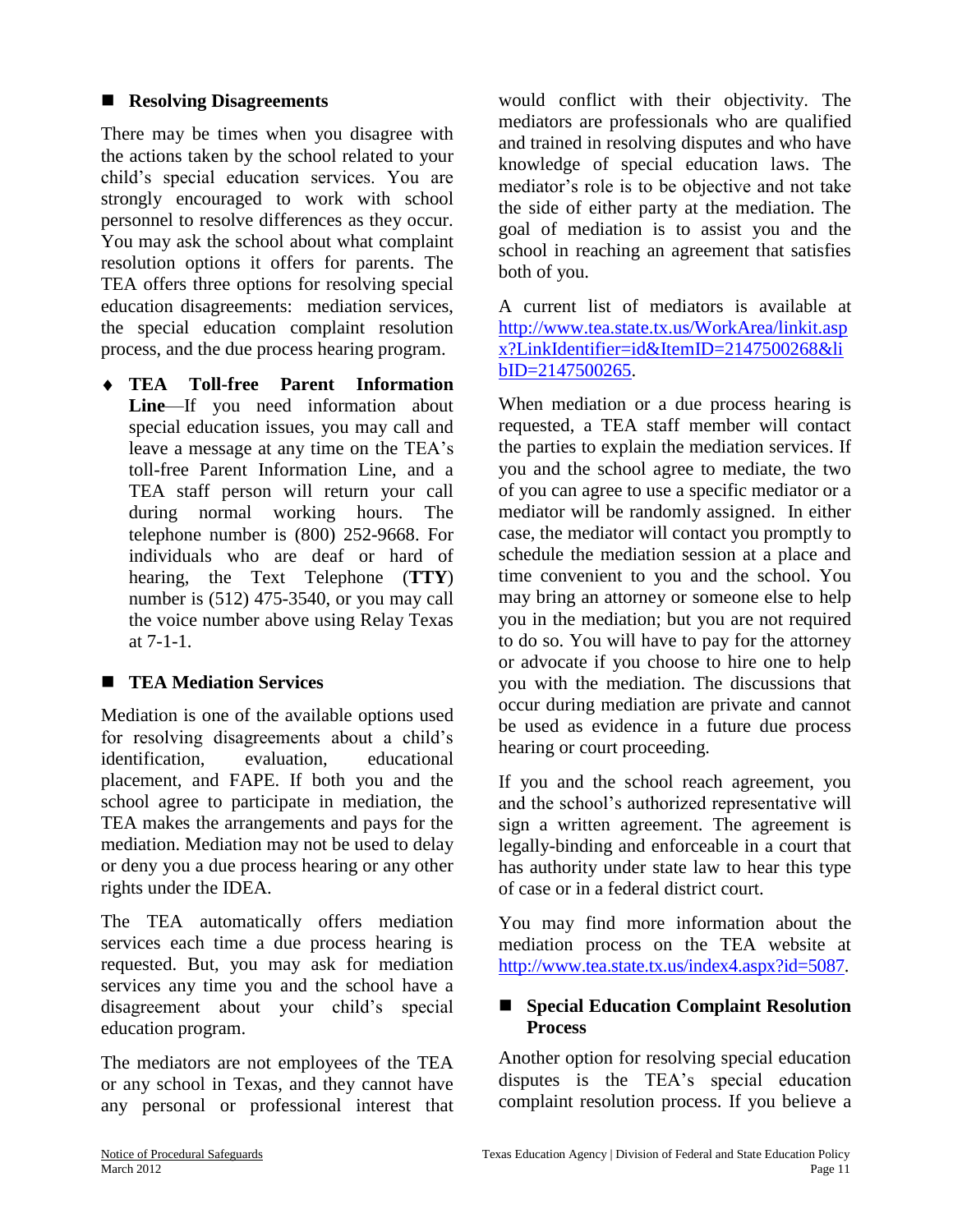public agency has violated a special education requirement, you may send a written complaint to the TEA at the address given at the end of this document. You must also send your complaint to the entity against whom the complaint is filed. Any organization or individual may file a complaint with the TEA.

Your written complaint must describe a violation that occurred not more than one year before the date that the complaint is filed. The complaint must include: a statement that the public agency has violated a special education requirement; the facts upon which the statement is based; your signature and contact information; a proposed solution to the problem to the extent known and available to you at the time; and, if the complaint concerns a specific child, the child's name and address or available contact information if the child is homeless, and the name of the child's school.

The TEA will give you the opportunity to submit additional information or enter into voluntary mediation. The TEA will also give the public agency an opportunity to respond to the complaint and the opportunity to submit a proposal to resolve the complaint.

Within 60 calendar days after receiving your written complaint, unless extended due to special circumstances or party agreement, the TEA will conduct an investigation, including an on-site investigation, if necessary. The TEA will review all relevant information and determine whether the public agency has violated a special education requirement. You will be given a written decision addressing each of the allegations including findings of fact, conclusions, and reasons for the TEA's decision.

If the TEA determines that the public agency has violated a special education requirement, it must require the public agency to take appropriate steps to address the violations found, including engaging in technical assistance activities, negotiations, and corrective actions. Corrective actions may

include providing services to make up for services that were not previously provided to a specific child or a group of children and appropriate future provision of services for all children with disabilities. The TEA's decisions regarding your complaint are final and may not be appealed. Filing a complaint, however, does not take away your right to request mediation or a due process hearing.

If you file a complaint and request a due process hearing about the same issues, the TEA must set aside any issues in the complaint that are being addressed in the due process hearing until the hearing is over. Any issue in the complaint that is not a part of the due process hearing will be resolved within the timelines and procedures described in this document. If an issue raised in a complaint is decided in a due process hearing involving the same parties, the hearing decision is binding on that issue.

You can find more information about the complaint process on the TEA website at [http://www.tea.state.tx.us/index2.aspx?id=214](http://www.tea.state.tx.us/index2.aspx?id=2147498481) [7498481.](http://www.tea.state.tx.us/index2.aspx?id=2147498481) A form to file a complaint is available on the TEA website at [http://www.tea.state.tx.us/index2.aspx?id=214](http://www.tea.state.tx.us/index2.aspx?id=2147497563) [7497563.](http://www.tea.state.tx.us/index2.aspx?id=2147497563)

#### **Due Process Hearing Program**

The third option for resolving special education disputes is the due process hearing program. In a due process hearing, an impartial hearing officer hears evidence from the parties and makes a legally-binding decision.

You have the right to request a due process hearing on any matter relating to the identification, evaluation or educational placement of your child, or the provision of FAPE to your child. If the due process complaint involves an application for initial admission to public school, your child, with your consent, must be placed in the regular public school program until the hearing is over.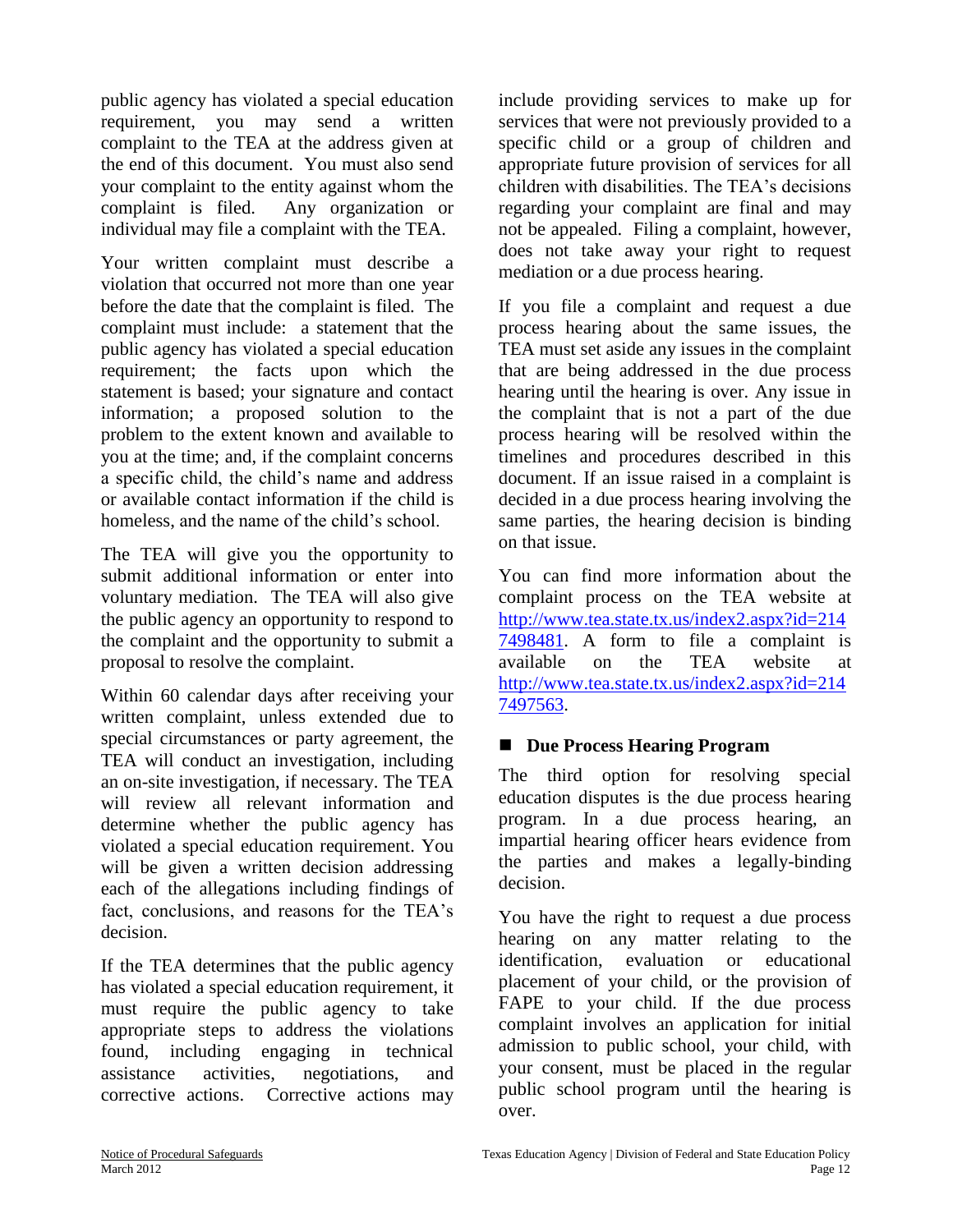You must request a due process hearing within one year of the date you knew or should have known about the alleged action that forms the basis of the hearing request. This timeline does not apply to you if you were prevented from requesting the hearing because of specific misrepresentations by the school that it had resolved the problem, or because the school withheld information from you that was required to be provided to you. If you request the due process hearing, you have the burden of proving that the school violated a special education requirement. In certain situations, the school may request a due process hearing against you. In these situations, the school has the burden of proof.

Before you sue the school in court about any of the matters listed above, you must request a due process hearing. If you have not participated in a due process hearing, your claims in court may be dismissed.

**Requesting a Due Process Hearing**—To request a hearing, you or an attorney representing you must send a written request for a due process hearing or "due process complaint notice" to the TEA at the address at the end of this document. The TEA must send you this Notice of Procedural Safeguards upon receipt of your request. A form to request a due process hearing is available from TEA at [http://www.tea.state.tx.us/index2.aspx?id=](http://www.tea.state.tx.us/index2.aspx?id=2147498501) [2147498501.](http://www.tea.state.tx.us/index2.aspx?id=2147498501)

You do not have to use the TEA form, but your complaint notice must contain the following information: your child's name and address, or available contact information if your child is homeless; the name of your child's school; a description of the problem your child is having, including facts relating to the problem; and a resolution of the problem that you propose to the extent known and available to you at the time.

If you request the hearing, you must send a copy of your complaint notice to the school. You may not have a hearing until you, or an attorney representing you, sends a complaint notice that meets all of the above requirements. Within 10 calendar days upon receiving your complaint notice, the school must send you a response that meets the requirements of prior written notice unless it has already done so. Within 15 calendar days of receiving your complaint notice, the school must notify the hearing officer and you if it believes you did not include all the required information. The hearing officer has five calendar days to rule on whether the information in your complaint notice is sufficient.

You may only change your complaint if the school agrees or if the hearing officer gives you permission not later than five calendar days before the hearing. You may not raise issues at the hearing that were not raised in the complaint notice. If the complaining party, whether you or the school, makes changes to the due process complaint, the timelines for the resolution session and the time period for resolution start again on the date the amended complaint is filed.

The TEA must inform you of any free or low-cost legal and other relevant services available in the area if you request the information, or if you or the school files a due process complaint.

**Resolution Meeting**—Except in the case of an expedited hearing (see below for expedited resolution timelines), within 15 calendar days of receiving your complaint notice, the school must convene a meeting called a *resolution meeting* with you, a school representative with decisionmaking authority, and the relevant members of the ARD committee chosen by you and the school. The school may only include an attorney at the meeting if you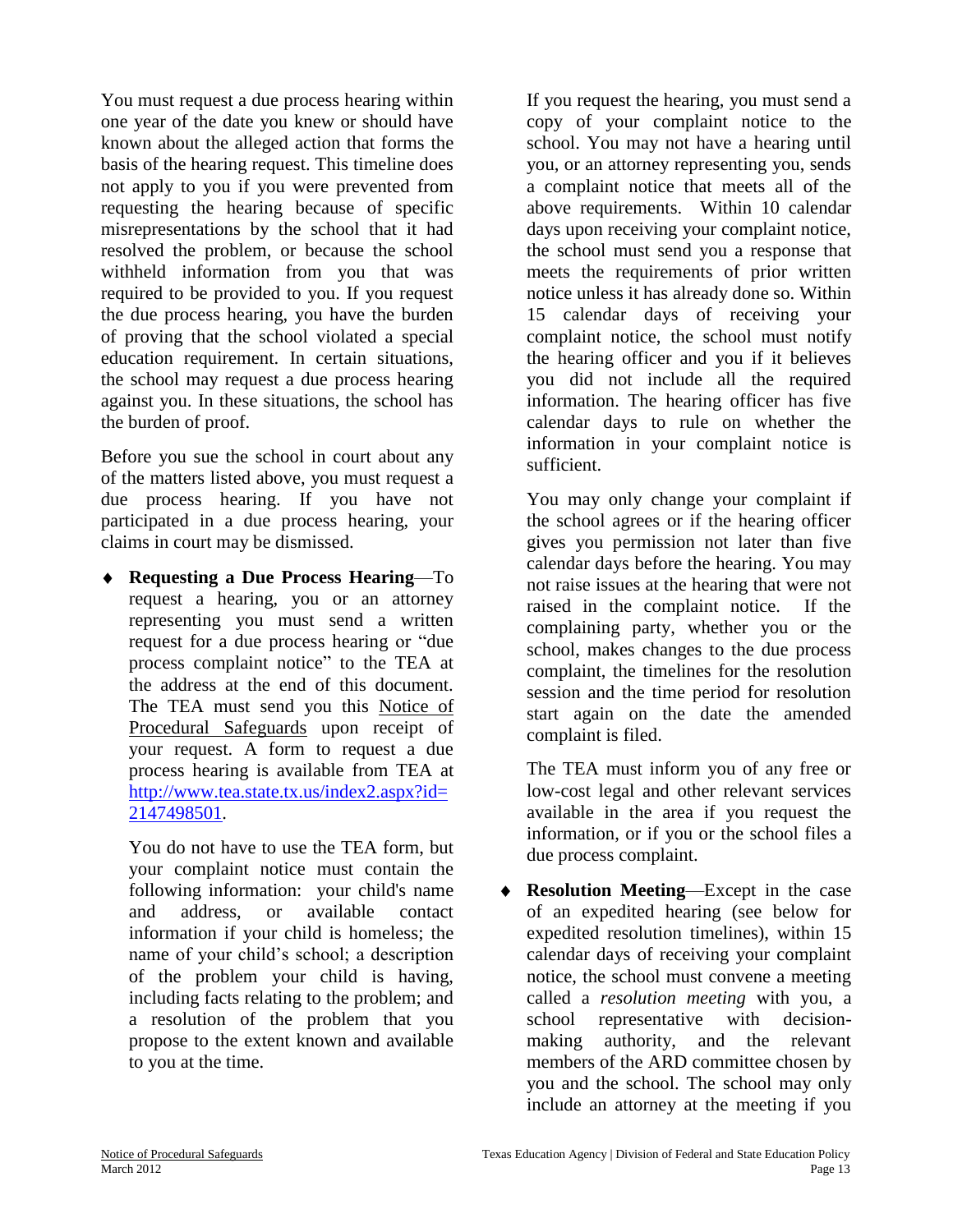have an attorney at the meeting. Unless you and the school agree in writing to waive the resolution meeting or agree to go to mediation, the resolution meeting must occur before you can have a hearing.

If the school has not resolved the due process complaint to your satisfaction within 30 calendar days of the receipt of the due process complaint during the time period for the resolution process, the due process hearing may occur.

The 45-calendar-day timeline for issuing a final decision begins at the expiration of the 30-calendar-day resolution period, with certain exceptions for adjustments made to the 30-calendar-day resolution period, as described below.

Except when you and the school have both agreed to waive the resolution process or to use mediation, your failure to participate in the resolution meeting will delay the timelines for the resolution process and due process hearing until you agree to participate in a meeting.

If after making reasonable efforts and documenting such efforts, the school is not able to obtain your participation in the resolution meeting, the school may, at the end of the 30-calendar-day resolution period, request that a hearing officer dismiss your due process complaint. Documentation of the school's efforts must include: a record of the school's attempts to arrange a mutually agreed upon time and place, such as detailed records of telephone calls made or attempted and the results of those calls; copies of correspondence sent to you and any responses received; and detailed records of visits made to your home or place of employment and the results of those visits.

If the school fails to hold the resolution meeting within 15 calendar days of receiving notice of your due process complaint or fails to participate in the resolution meeting, you may ask a hearing officer to order that the 45-calendar-day due process hearing timeline begin.

If you and the school agree in writing to waive the resolution meeting, then the 45 calendar-day timeline for the due process hearing starts the next calendar day. After the start of mediation or the resolution meeting and before the end of the 30 calendar-day resolution period, if you and the school agree in writing that no agreement is possible, then the 45 calendar-day timeline for the due process hearing starts the next calendar day. If you and the school agree to use the mediation process, at the end of the 30 calendar-day resolution period, both parties can agree in writing to continue the mediation until an agreement is reached. However, if either you or the school withdraws from the mediation process, then the 45-calendar-day timeline for the due process hearing starts the next calendar day.

The purposes of the resolution meeting are to give you an opportunity to discuss your complaint and the underlying facts with the school and to give the school the opportunity to resolve your complaint. If you reach an agreement in the meeting, you and the school must put your agreement in writing and sign it. This written agreement is enforceable in a court that has authority under state law to hear this type of case or in a federal district court unless one of the parties voids the agreement within three business days of the date it is signed.

If the school has not resolved your complaint to your satisfaction within 30 calendar days from the receipt of your complaint, the due process hearing may occur.

**Resolution Meeting in Expedited Hearings**—For expedited hearings, the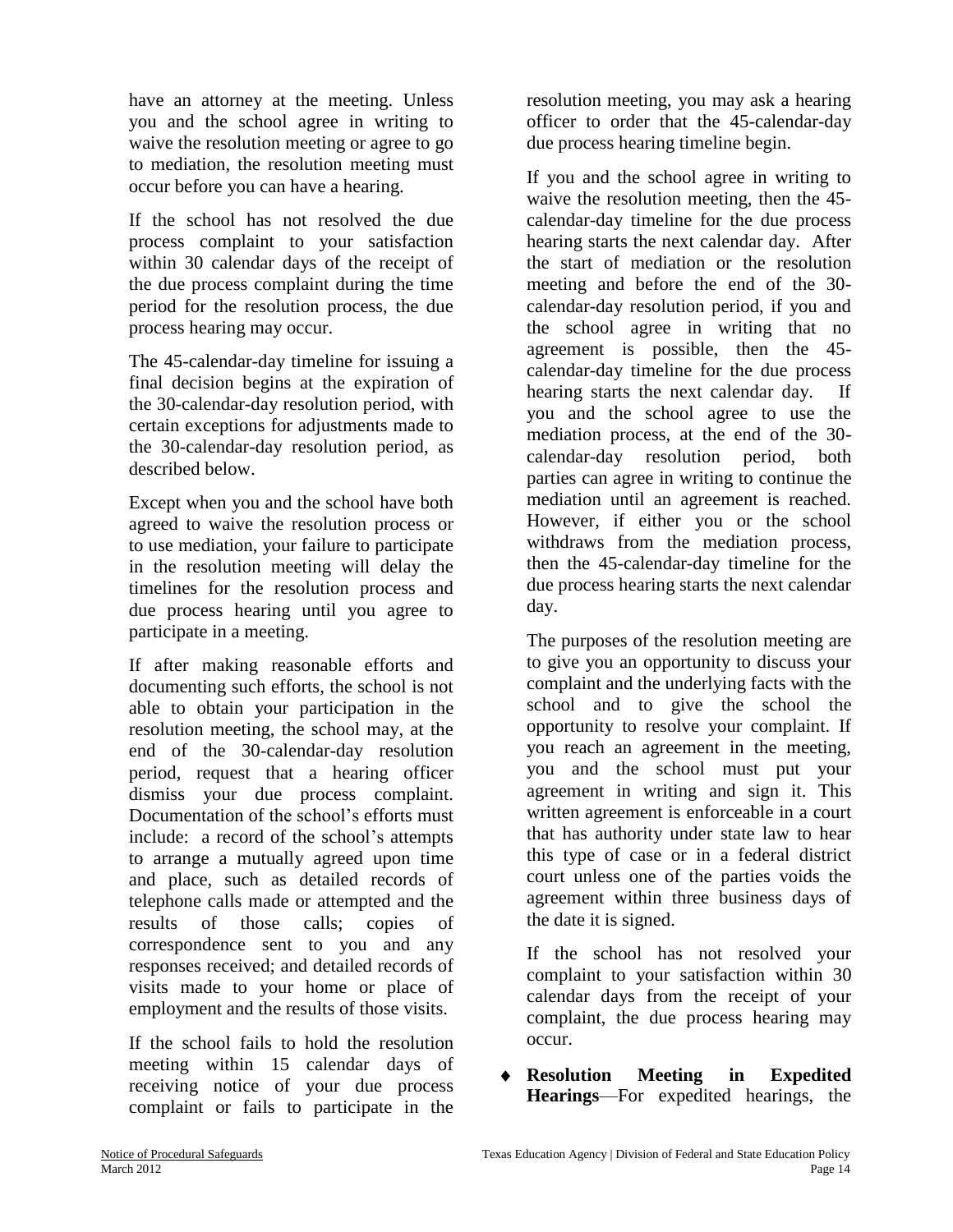school must convene the resolution meeting within seven calendar days. You have a right to a hearing if the school has not resolved the complaint to your satisfaction within 15 calendar days. If after making reasonable efforts and documenting such efforts, the school is not able to obtain your participation in the resolution meeting, the school may, at the end of the 15-calendar-day resolution period, request that a hearing officer dismiss your due process complaint.

**Hearing Officer**—An impartial hearing officer appointed by the TEA will conduct the hearing. The hearing officer cannot be an employee of the TEA or any agency involved in the education or care of your child and cannot have any personal or professional interest that would conflict with his or her objectivity in the hearing. The hearing officer must possess the necessary knowledge and skill to serve as a hearing officer. Hearing officers are paid through federal IDEA funds.

The TEA maintains a list of hearing officers that includes the qualifications of each hearing officer. You can request this list by faxing the TEA Office of Legal Services at (512) 475-3662. The list of current hearing officers is also available on the TEA website at a state at a state at  $\alpha$ [http://www.tea.state.tx.us/index4.aspx?id](http://www.tea.state.tx.us/index4.aspx?id=5090)  $=$  5090.

**Child's Status during Proceedings (Stayput)**—During a due process hearing and any court appeals, your child generally must remain in the current educational placement, unless you and the school agree otherwise. As stated previously, remaining in a current setting is commonly referred to as *stay-put*. If the proceeding involves discipline, see the discipline section for discussion of the child's placement during discipline disputes.

If the hearing involves an application for your child to be initially enrolled in public school, your child must be placed, if you consent, in the public school program until the completion of all the proceedings. If the child is turning three and transitioning from an *Early Childhood Intervention*  **(ECI)** program, stay-put is not the ECI services. If the child qualifies for special education services and the parent consents, the services that are not in dispute must be provided.

- **Before the Hearing**—At least five business days before the due process hearing, you and the school must disclose to each other any evidence that will be introduced at the hearing. Either party may contest the introduction of any evidence that has not been shared on time. The hearing officer may prohibit the introduction of evidence including evaluations and recommendations not disclosed within the timelines.
- **During the Hearing**—You have the right to bring and be advised by your attorney and by people with special knowledge or training regarding children with disabilities. You have the right to present evidence, confront, cross-examine, and compel the attendance of witnesses. You have the right to bring your child and to open the hearing to the public. You have the right to have each session of the hearing conducted at a time and place that is reasonably convenient to you and your child. You have the right to obtain a written or electronic verbatim record of the hearing and obtain written or electronic findings of fact and decisions at no cost to you.
- **The Decision**—The hearing officer's  $\bullet$ decision must be made on substantive grounds based upon a determination of whether your child received FAPE. If you complain about a procedural error, the hearing officer may only find that your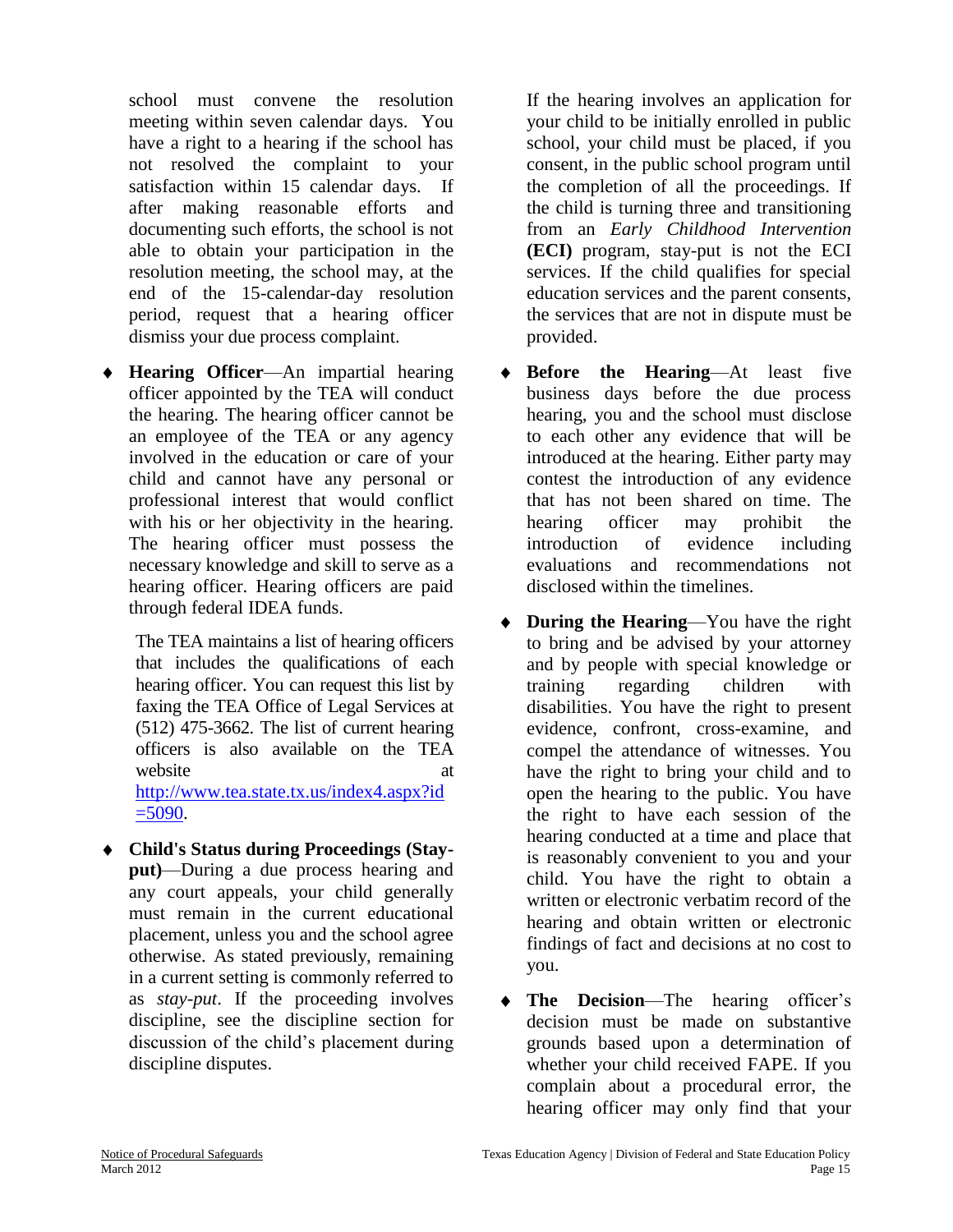child did not receive FAPE if the error: impeded your child's right to FAPE; deprived your child of educational benefits; or significantly interfered with your opportunity to participate in the decision-making process regarding FAPE to your child.

The TEA must ensure that a final hearing decision is reached and mailed to the parties within 45 calendar days after the expiration of the 30-calendar-day resolution period, except for an expedited hearing. A final decision must be reached in an expedited hearing within 10 school days from the date of the hearing or within 45 calendar days from the date the hearing was requested, whichever is sooner. The hearing officer may grant a specific extension for a good reason at the request of either party. The decision of the hearing officer is final, unless a party to the hearing appeals the decision to state or federal court. The hearing officer's decision will be posted on the TEA's website after all personally identifiable information about your child has been removed.

The school must implement the hearing officer's decision within 10 school days even if the school appeals the decision except that any reimbursements can be withheld until the appeal is resolved. Nothing in the IDEA limits you from filing another due process complaint on an issue separate from the one addressed in a previous hearing.

**Civil Action**—You have the right to appeal the hearing officer's findings and decision to state or federal court, no more than 90 calendar days after the date the decision was issued. As part of the appeal process, the court must receive the records of the due process hearing, hear additional evidence at the request of either party, base its decision on the preponderance of the evidence, and grant any appropriate relief.

Nothing in Part B of the IDEA limits the rights, procedures, and remedies available under the U.S. Constitution or other federal laws protecting the rights of children with disabilities, except that before filing a civil action in court seeking relief that is available under the IDEA, a parent or school must utilize the due process hearing procedures provided under the IDEA. This means that even if you have remedies under other laws that overlap with those available under the IDEA, you first must use the IDEA's due process hearing procedures before filing an action in court.

 $\bullet$ **Award of Attorney's Fees**—If you win part or all of what you are seeking in a due process hearing or in court, a judge may award you reasonable attorney's fees and related costs.

The award of attorney's fees will not include costs related to the resolution session or to ARD committee meetings, unless a hearing officer or a court ordered the ARD committee meeting.

You cannot be awarded attorney's fees or costs for work done after the time the school gave you the written settlement offer if: the school made the offer more than 10 calendar days before the due process hearing began; you did not accept the offer within 10 calendar days; and the court found that the relief you obtained from the hearing was not more favorable.

The court must reduce the amount of attorney's fees awarded to you if it finds that: you or your attorney unreasonably protracted the dispute; the attorney's fees unreasonably exceed the hourly rate charged by similar attorneys in the community for similar services; the time spent by your attorney is excessive given the nature of the proceeding; or your attorney failed to give the school the appropriate information in the complaint notice. A reduction in fees is not required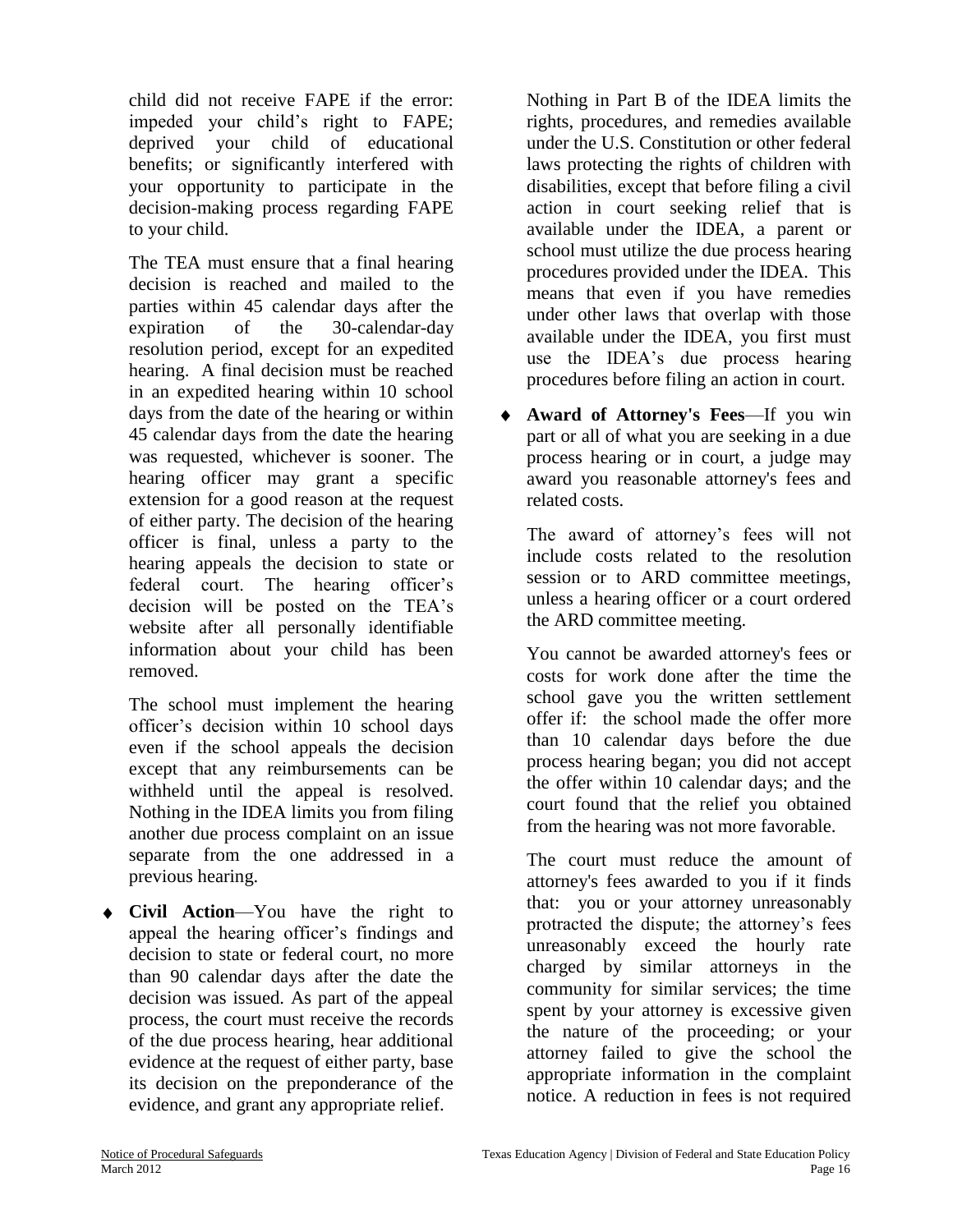if the court finds the school unreasonably protracted the proceedings or behaved improperly.

If the school wins at the hearing or court proceeding, a court may order you or your attorney to pay the school's reasonable attorney's fees if your attorney filed a complaint notice or subsequent cause of action that was frivolous, unreasonable, or without foundation, or continued to litigate after the litigation clearly became frivolous, unreasonable, or without foundation. You or your attorney could also be required to pay the school's attorney's fees if your due process hearing complaint or subsequent court proceeding was presented for any improper purpose, such as to harass, to cause unnecessary delay, or to needlessly increase the cost of litigation.